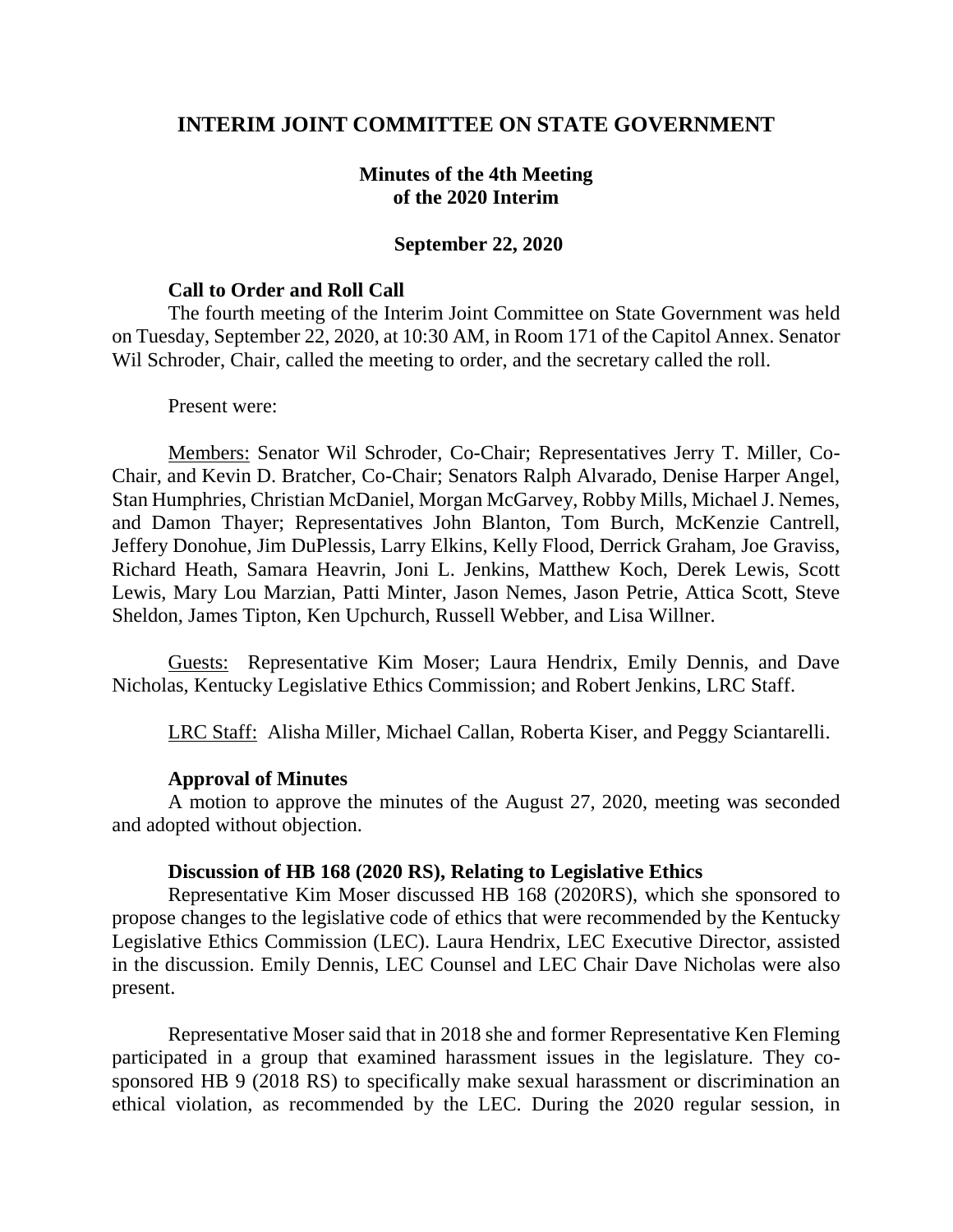conjunction with LRC staff input, she and Representative Kelly Flood co-sponsored HB 168, to make recommended changes to the ethics code. That legislation passed the House, but due to timing and language issues, it did not pass the Senate. Some of the recommendations included in HB 168, however, were enacted in SB 157.

Representative Moser said that, currently, the ethics code contains no specific ethical prohibitions against sexual harassment or discrimination by legislators or lobbyists and no specific language to guide legislators or legislative lobbyists or legislative staff in making a complaint. The LEC has been applying general provisions of the code to address sexual harassment. Building on the provisions of HB 168 and input given during the 2020 session, she hopes to file legislation for the 2021 regular session that would make sexual harassment or discrimination by legislators or legislative agents against legislators, legislative agents, or legislative employees ethical misconduct. It would not include LRC directors, as done in previous bills, because it appears that issues relating to the director should be addressed by the LRC, as the employer. It would specifically define sexual harassment and discrimination as those acts that are unlawful under existing federal and state case law. It would give specific examples of prohibited conduct, such as unwanted or unwelcome sexual advances or sexually demeaning behavior. It would require, as with all other ethics complaints, a sworn complaint to be filed under penalty of perjury. The complaint would be investigated by the LEC and go through the same process as other ethics complaints—including a preliminary determination of probable cause; a hearing, if there is probable cause; and the right to counsel and ability of the alleged violator to be heard. The penalties for ethical misconduct would be the same as they are currently: a fine of \$2,000, public reprimand, and a possible recommendation to the House or Senate for further action such as censure or expulsion. For a lobbyist, the LEC could revoke the ability to lobby for up to five years. Representative Moser said it was recently brought to her attention that House leadership has been working on a human resources/anti-harassment policy that is geared toward personnel matters.

Ms. Hendrix thanked Representative Moser for agreeing to sponsor legislation for the LEC and for making it a bipartisan effort. She said that for many years the LEC has recommended that the ethics law be amended to include a specific provision to make discrimination and sexual harassment an ethical violation and to specifically prohibit such conduct by legislators and legislative lobbyists. The LEC feels that defining it specifically, rather than relying on "catch-all provisions," would help the General Assembly, employees, and the public to understand that there is a standard. The legislation would require a formal complaint, signed under penalty of perjury that could be made against a legislator or a lobbyist by another legislator, legislative staff, or lobbyist. The complainant could still go to the LRC, Senate or House leadership, the courts, the federal EEOC, or the Kentucky Human Rights Commission.

Ms. Hendrix said the legislation would not replace the LRC in-house personnel policy. The intent is to provide a safe and protected workplace, to ensure that concerns are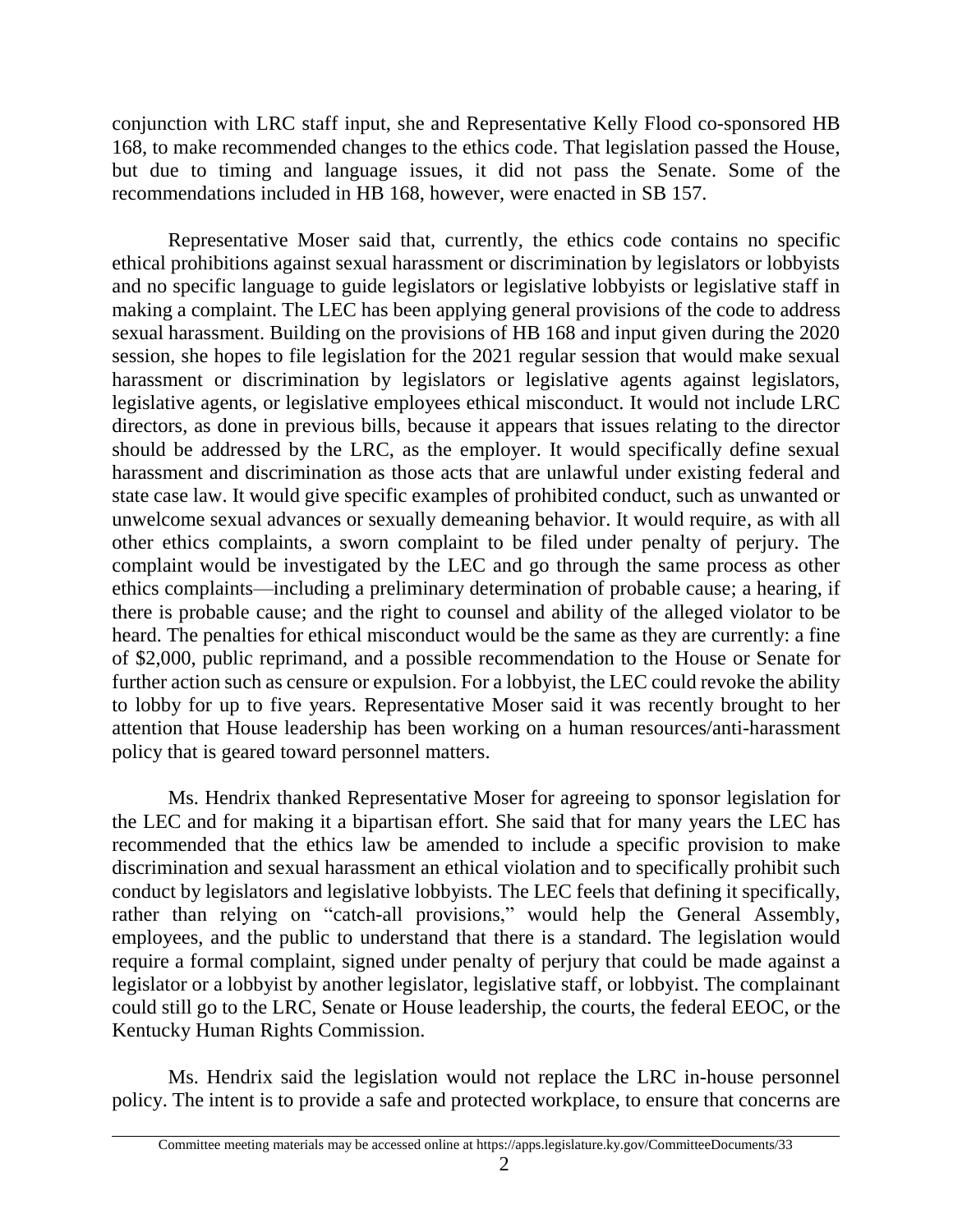addressed fairly and independently, and to ensure that everyone would be aware of the standard and know what is expected of them. The LEC feels that issues relating to the LRC director are not within its jurisdiction and should properly be addressed by the LRC.

Ms. Hendrix noted that SB 157, sponsored by Senator Schroder, adopted an LEC recommendation to change the annual ethics training for legislators from three hours to two hours, in recognition of the fact that they now have another one-hour training relating to workplace harassment and workplace issues. Concluding her opening statement, she said that the LEC is happy to continue working closely with the General Assembly and the LRC.

Representative Tipton said he appreciates the work of Representative Moser, Representative Flood, and former Representative Fleming, and he finds it troubling and somewhat embarrassing that their ethics legislation had not yet passed. He asked about the language issue that may have stalled HB 168 in the Senate. Representative Moser said she was not directly involved in the conversations and did not have full clarity regarding the language issue.

Representative Graviss said he is grateful for the effort and the perseverance of Representative Moser and Representative Flood. He believes it is the responsibility of elected officials to serve as role models for the type of behavior that constituents expect and to work together in a bipartisan fashion to achieve results that make a difference. He suggested that the proposed changes to the ethics code could perhaps serve as a model to be adopted by other organizations.

Representative Burch said he worked for General Electric for 39 years and that any manager who was accused of sexual harassment was fired immediately. He likened members of the General Assembly to "managers" who are in positions of power. He said that no one—whether in the executive or the legislative branch—should have to work in fear of being harassed. He urged passage of the ethics legislation and suggested that a companion bill should be filed in the Senate.

Representative Miller thanked Representative Moser for her persistence and asked whether she is aware of any objections to the legislation in the Senate. She said she had not had any direct conversations in that regard. Representative Miller also expressed thanks to Representative Flood and former Representative Fleming.

Senator Schroder asked about the consequences of not paying the \$2,000 fine for a violation. Ms. Hendrix said that the LEC could take a violator to court for not paying a fine or failing to comply with rulings of the LEC. She believes that has happened in a couple of cases. She said the LEC would not have the power constitutionally to deem a legislator ineligible to run again for office. There could be a public reprimand, and the LEC could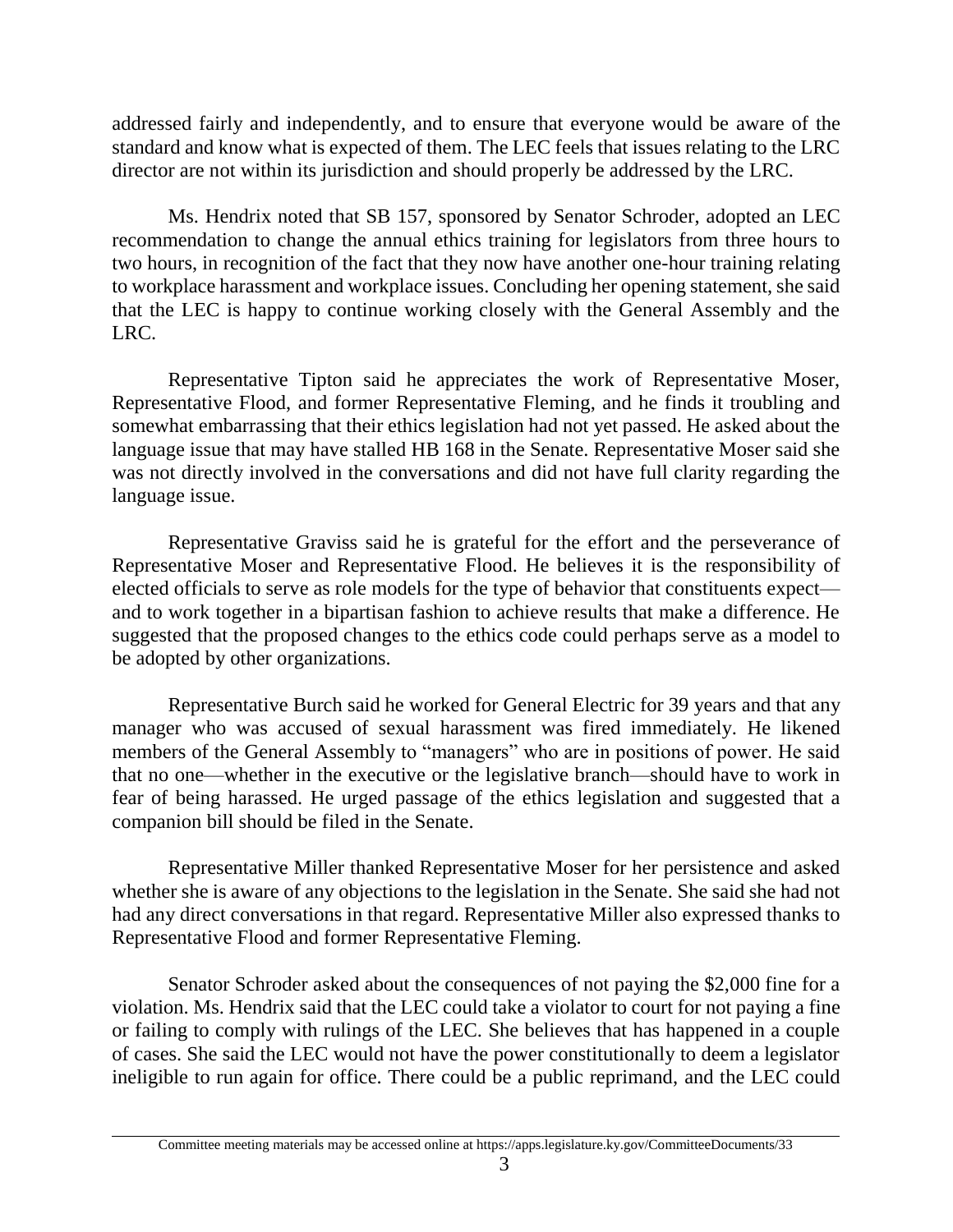vote to recommend further action by the House or Senate, such as censure or expulsion. For violation by a lobbyist, the LEC could revoke the ability to lobby for up to five years.

There were no additional questions, and Senator Schroder thanked Representative Moser and Ms. Hendrix for their testimony.

# **Overview of the Fiscal Note and Fiscal Statement Process**

Robert Jenkins, LRC staff, gave an overview of the fiscal note and fiscal statement process. His testimony included a PowerPoint presentation. He also provided a memorandum dated September 17, 2020, entitled "Overview of Fiscal Note and Fiscal Statement Process." The memorandum explains the various types of fiscal impact statements and also includes a history of the process as it has evolved from its early roots.

Mr. Jenkins said that in 1969, LRC staff looked at what other states were doing in regard to fiscal notes, and in 1976 the General Assembly enacted its first rule on fiscal notes. The process has grown since then. Senate Rule 52 and House Rule 52 currently establish the system governing the fiscal statement process. The term "fiscal impact statement" refers to fiscal note (FN), actuarial analysis (AA), local mandate (LM), corrections impact statement (CI), and health benefit mandate (HM).

Mr. Jenkins explained in the summary sheet of his memorandum that a fiscal note identifies the monetary impact on state revenues and/or expenditures. An actuarial analysis identifies changes to benefits, participation in benefits, or the actuarial accrued liability of any state-administered retirement system. A local mandate identifies the estimated impact of a bill's changes to local government revenues or expenditures. A corrections impact statement identifies the impact of a bill's changes to incarceration at local and state correctional facilities, supervision, or treatment services provided by the Department of Corrections. A health benefit mandate identifies the fiscal impact on health benefit plans.

Mr. Jenkins said that bill sponsors have the obligation to request fiscal notes. Bill drafters, at the time of drafting, identify whether a bill needs an actuarial analysis, corrections impact statement, health mandate, or local mandate. If the sponsor does not ask for a fiscal note, or if the bill drafter does not indicate that a bill needs a fiscal statement, the committee chair, a majority of the committee, or a majority of the chamber can ask for completion of a fiscal note or one of the other fiscal statements. He described in detail the process to be followed by LRC staff, legislators, and legislative committees when requesting and creating fiscal impact statements. He explained that health mandate analyses are completed by the Department of Insurance, actuarial analyses for bills that affect the financial liability of the public retirement systems are completed by the systems' actuaries, and corrections impact statements are prepared by the Department of Corrections.

Committee meeting materials may be accessed online at https://apps.legislature.ky.gov/CommitteeDocuments/33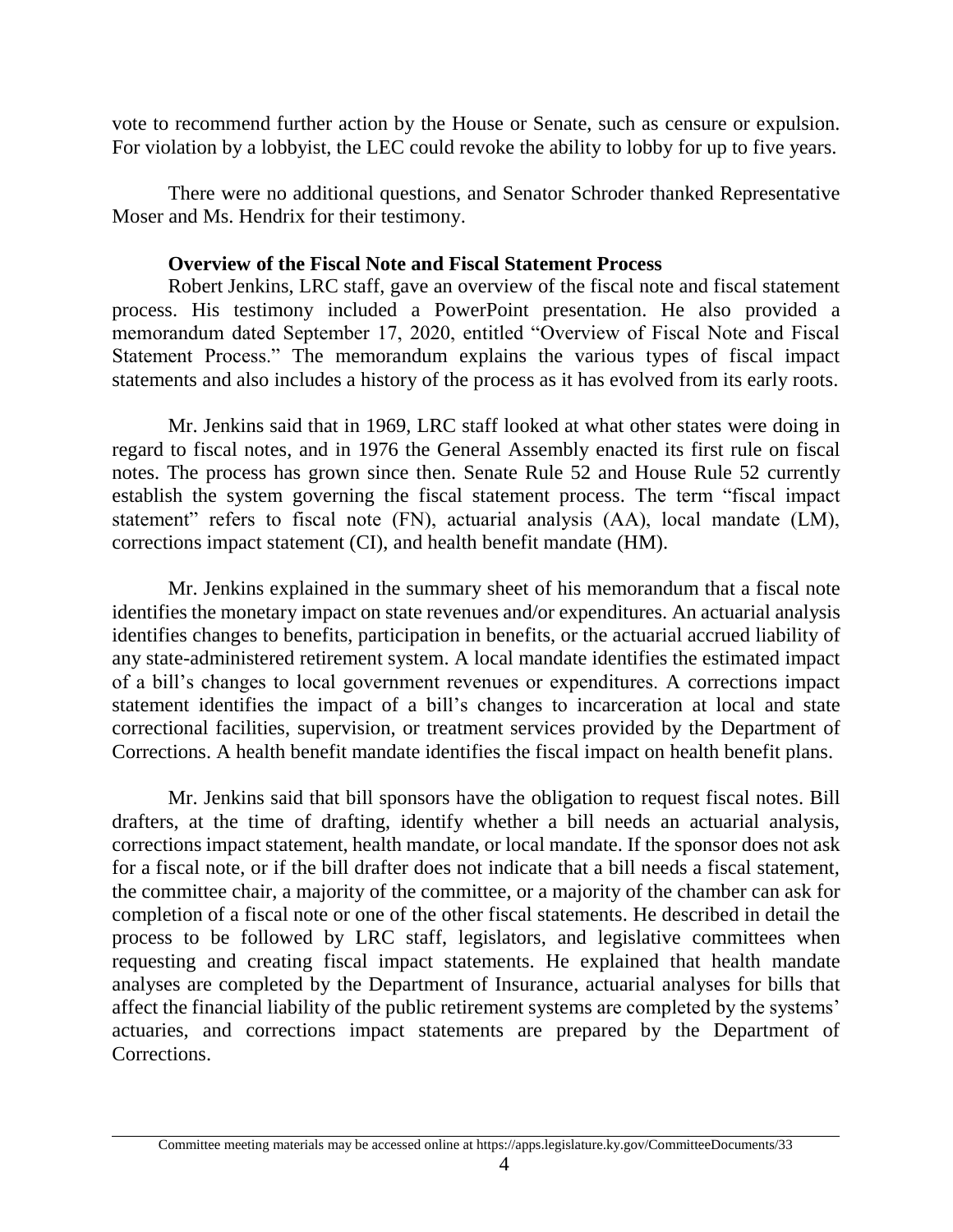Senator Schroder said he appreciates the time that Mr. Jenkins has devoted to assembling this information. He said that during the 2020 legislative session he spoke with both the House and Senate committee chairs about the need for a fiscal impact statement on a certain bill that was referred to their committees. He learned that the bill had already passed through committee and that it was too late for the chairs to request the statement. He asked whether there is written guidance that can be referenced regarding timing of requests for fiscal notes and fiscal statements. Mr. Jenkins said the only rule would be what is indicated in the House and Senate rules—that is, in the House, "the chair of the committee to which a bill has been referred may require that a fiscal statement be attached to the bill prior to posting"; in the Senate, "the chairman or a majority of the committee to which a bill has been referred may require that a fiscal statement be attached to the bill prior to final committee action." He said he has heard several committee chairs say they would like to be able to request a fiscal note on bills that are not in their possession. He said that this issue perhaps could be considered for possible clarification in the rules.

Senator Schroder asked about the cost associated with preparation of fiscal impact statements. Mr. Jenkins said the number of analyses requested has been increasing and that the retirement systems and the Department of Insurance have expressed some concern about the cost involved. He said he is not sure of the total dollars involved but that those costs are borne by the retirement systems and the Department of Insurance.

Representative Miller said that actuarial analyses are a big cost driver because they involve payment to an outside consultant. He advised the committee that he sponsored HB 194 during the 2020 session, relating to actuarial analysis on retirement bills. That bill passed the House but remained in a Senate committee. For 2021, he has prefiled BR 225, which also relates to actuarial analysis on retirement bills.

Senator Alvarado said he is concerned about the number of fiscal statements being requested during legislative sessions, the number that are actually completed and utilized, and the amount of staff time involved. Mr. Jenkins said he does not have those numbers with him but that they were higher in 2020 than during several previous sessions. There appears to be an upper trend over the last few years. He offered to get those numbers to share with the committee. He explained that five employees work on local mandates during a legislative session. Fiscal notes are completed in-house by the Budget Review staff and the Appropriations and Revenue staff. There is also a secondary level of review, coordinated by committee staff administrators, for health benefit mandates and local mandates.

Representative Tipton asked whether it is correct that fiscal impact statements are supposed to reflect the difference in fiscal impact between current law and the new legislation—whether it would be a plus or a minus. Mr. Jenkins said that is correct, generally speaking. The statements look at what currently happens and how that is either increased or decreased by the changes in the bill. Representative Tipton said he filed HB